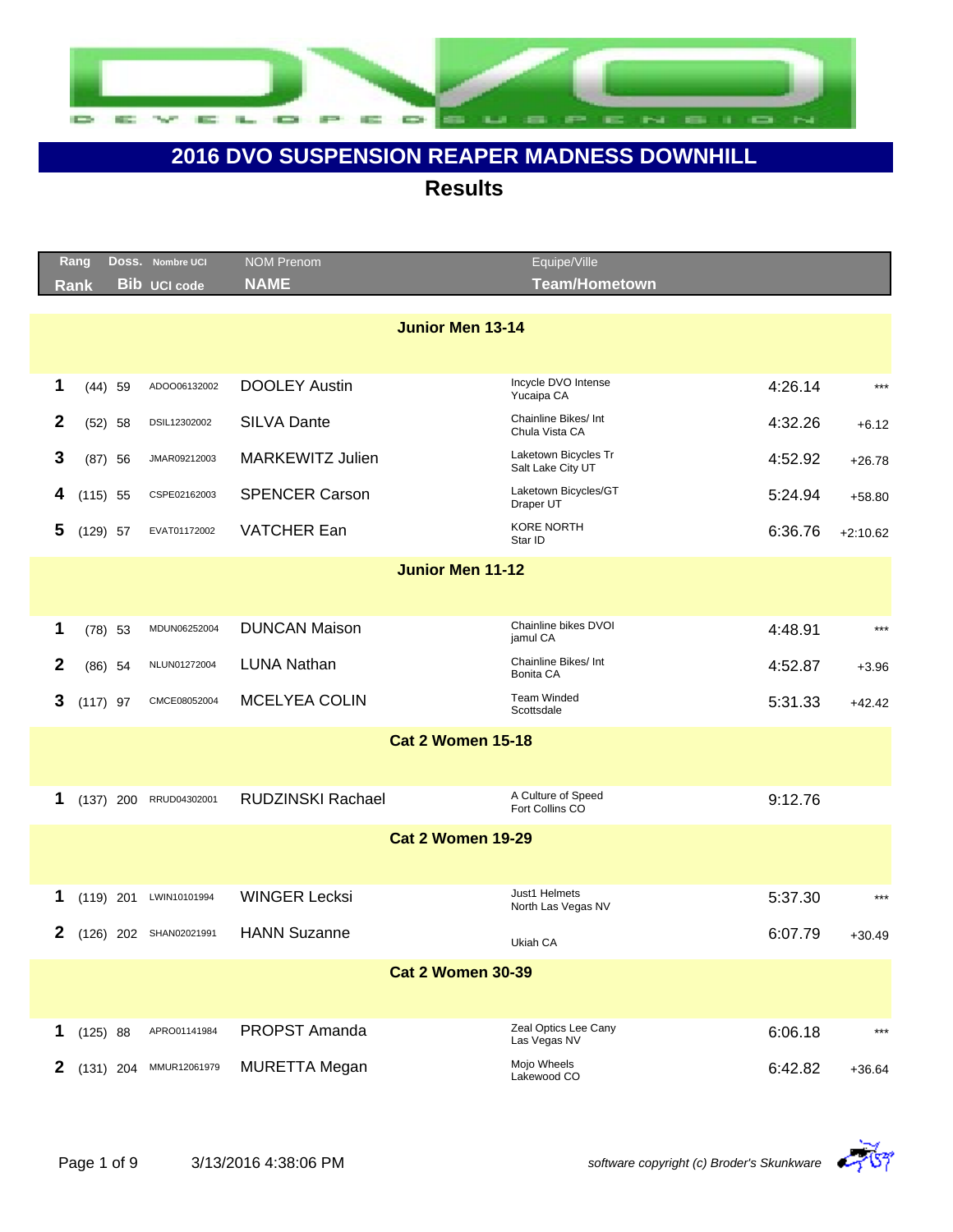|   | Rang        | Doss. Nombre UCI       | <b>NOM Prenom</b>       | Equipe/Ville                         |         |            |
|---|-------------|------------------------|-------------------------|--------------------------------------|---------|------------|
|   | <b>Rank</b> | <b>Bib UCI code</b>    | <b>NAME</b>             | <b>Team/Hometown</b>                 |         |            |
|   |             |                        | Cat 2 Women 40+         |                                      |         |            |
|   |             |                        |                         |                                      |         |            |
| 1 | $(135)$ 206 | LWOO08211974           | WOODY Leigh             | Cascadia Huckers<br>Bellingham WA    | 7:57.21 | $***$      |
| 2 |             | (136) 140 TROU02051971 | <b>ROUNDY Teresa</b>    | Kore North<br><b>Boise</b>           | 8:03.19 | $+5.98$    |
|   |             |                        | <b>Cat 3 Men 15-18</b>  |                                      |         |            |
|   |             |                        |                         |                                      |         |            |
| 1 | $(81)$ 302  | IJOH05052000           | <b>JOHNSON lan</b>      | Laketown Gravity<br>Draper UT        | 4:50.22 | $***$      |
| 2 | $(89)$ 306  | BJEN08211999           | <b>JENSEN Brody</b>     | Kore North<br>Meridian ID            | 4:55.88 | $+5.66$    |
| 3 | $(92)$ 301  | AOST10052000           | <b>OSTROM Aaron</b>     | Kore North<br>Boise ID               | 4:58.43 | $+8.21$    |
| 4 | $(97)$ 305  | JLIP08101999           | <b>LIPTON Joshua</b>    | The Drone Agent<br>Chandler AZ       | 5:02.91 | $+12.69$   |
| 5 |             | (98) 142 CMCB11281998  | <b>MCBROOM Colby</b>    | Glendale                             | 5:04.09 | $+13.87$   |
| 6 | $(105)$ 307 | LSTA07271999           | <b>STAVROWSKY Lewis</b> | santa fe NM                          | 5:11.37 | $+21.15$   |
| 7 | $(118)$ 303 | DBON11162000           | <b>BONINO Dylan</b>     | Laketown Bicycles<br>South Jordan UT | 5:37.01 | $+46.79$   |
| 8 | $(121)$ 65  | TWOM01291999           | <b>WOMACK Tristen</b>   | Kore North<br>Meridian               | 5:45.28 | $+55.06$   |
| 9 | (132) 300   | SWAY10252001           | <b>WAYSACK Steven</b>   | Las Vegas NV                         | 7:25.75 | $+2:35.53$ |
|   |             |                        | <b>Cat 3 Men 19-29</b>  |                                      |         |            |
|   |             |                        |                         |                                      |         |            |
| 1 |             | (59) 157 VGON07191990  | <b>GONZALEZ Victor</b>  | All Mountian Cyclery<br>Las Vegas NV | 4:37.83 | $***$      |
| 2 |             | (104) 311 SHAL08081989 | <b>HALVORSEN Shane</b>  | Rubber Side Down Rac<br>Henderson NV | 5:10.62 | $+32.79$   |
| 3 |             | (114) 310 JWOO03051994 | <b>WOOD Jared</b>       | Spa City Cycles Canf<br>troy NY      | 5:20.90 | $+43.07$   |
|   |             |                        | <b>Cat 3 Men 30-39</b>  |                                      |         |            |
|   |             |                        |                         |                                      |         |            |
| 1 |             | (102) 316 SORT06011981 | <b>ORTEGA Steven</b>    | Ortega<br>Santa Barbara CA           | 5:07.45 | $***$      |
| 2 |             | (107) 336 FVAL11121982 | <b>VALLE</b> francisco  | toro rojo<br>hollywod ca             | 5:12.40 | $+4.95$    |

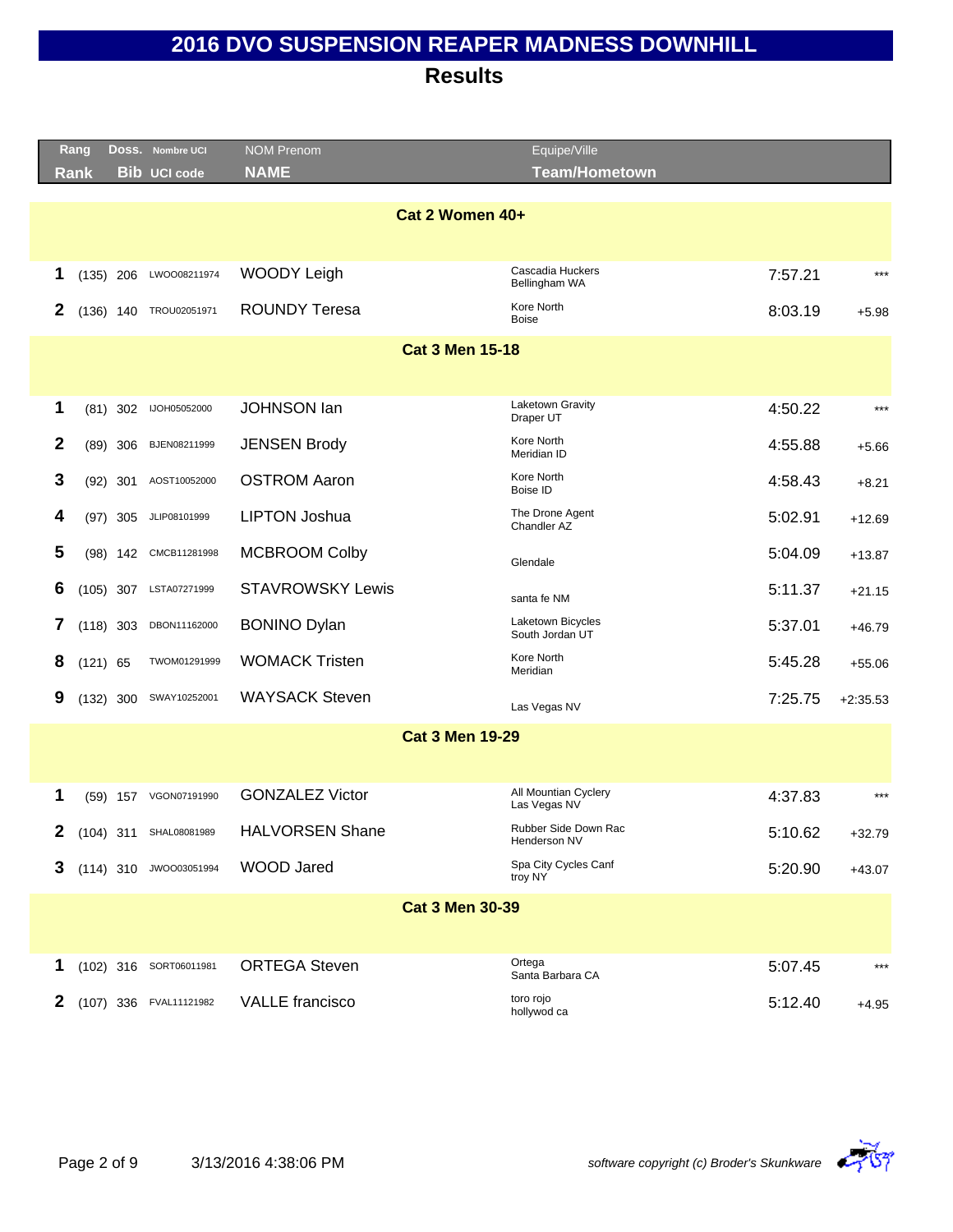|              | Rang        |             | DOSS. Nombre UCI    | <b>NOM Prenom</b>           | Equipe/Ville                         |            |            |
|--------------|-------------|-------------|---------------------|-----------------------------|--------------------------------------|------------|------------|
|              | <b>Rank</b> |             | <b>Bib UCI code</b> | <b>NAME</b>                 | <b>Team/Hometown</b>                 |            |            |
|              |             |             |                     | <b>Cat 3 Men 40-49</b>      |                                      |            |            |
| 1            |             | $(113)$ 139 | IGOZ12111976        | GOZALEZ isaac               | toro rojo all mounta<br>hollywood ca | 5:20.43    | $***$      |
| $\mathbf 2$  |             | $(122)$ 136 | BKAT03271973        | <b>KATO Brandon</b>         | Incycle/DVO/Intense<br>Morro Bay     | 5:52.88    | $+32.45$   |
| 3            |             | $(127)$ 325 | CGIO07031972        | <b>GIOVANNELLI Chris</b>    | Crown City Gravity<br>saan marino CA | 6:15.62    | $+55.19$   |
| 4            |             | $(130)$ 326 | THUD02161972        | <b>HUDAK Travis</b>         | Go Ride.com /Rubber<br>Draper UT     | 6:42.61    | $+1:22.18$ |
|              |             |             |                     |                             |                                      |            |            |
| 1            | (138)       |             | <b>UID</b>          | <b>LAST NAME First Name</b> | Team/Sponsor name<br>City            | 1:02:43.70 |            |
|              |             |             |                     | <b>Cat 2 Men 15-18</b>      |                                      |            |            |
|              |             |             |                     |                             |                                      |            |            |
| 1            |             | $(36)$ 209  | ALOS09172000        | LOSKOTA Angelo              | Team BLOCK<br>Lancaster CA           | 4:22.88    | $***$      |
| $\mathbf{2}$ |             | $(61)$ 210  | MSHE02282000        | SHEPHERD Max                | Laketown /bohemian<br>West Jordan UT | 4:39.24    | $+16.36$   |
| 3            |             | $(71)$ 213  | BOLS09181998        | <b>OLSON Brandon</b>        | LakeTown Bicycles<br>SANDY UT        | 4:45.46    | $+22.58$   |
| 4            |             | $(73)$ 215  | MBAR08181998        | <b>BARRETT Michael</b>      | avon CO                              | 4:46.94    | $+24.06$   |
| 5            |             | $(74)$ 168  | KSCH06172000        | <b>SCHEVERS Koby</b>        | GOD<br><b>DEWEY</b>                  | 4:47.19    | $+24.31$   |
| 6            |             | $(95)$ 212  | BTOR07211999        | <b>TORRES Brennan</b>       | Cannonball Racing<br>Draper UT       | 5:01.71    | $+38.83$   |
|              |             | $(124)$ 208 | CTRU02262000        | <b>TRUDEAU Calvin</b>       | Edwards CO                           | 6:04.10    | $+1:41.22$ |
|              |             |             |                     |                             |                                      |            |            |

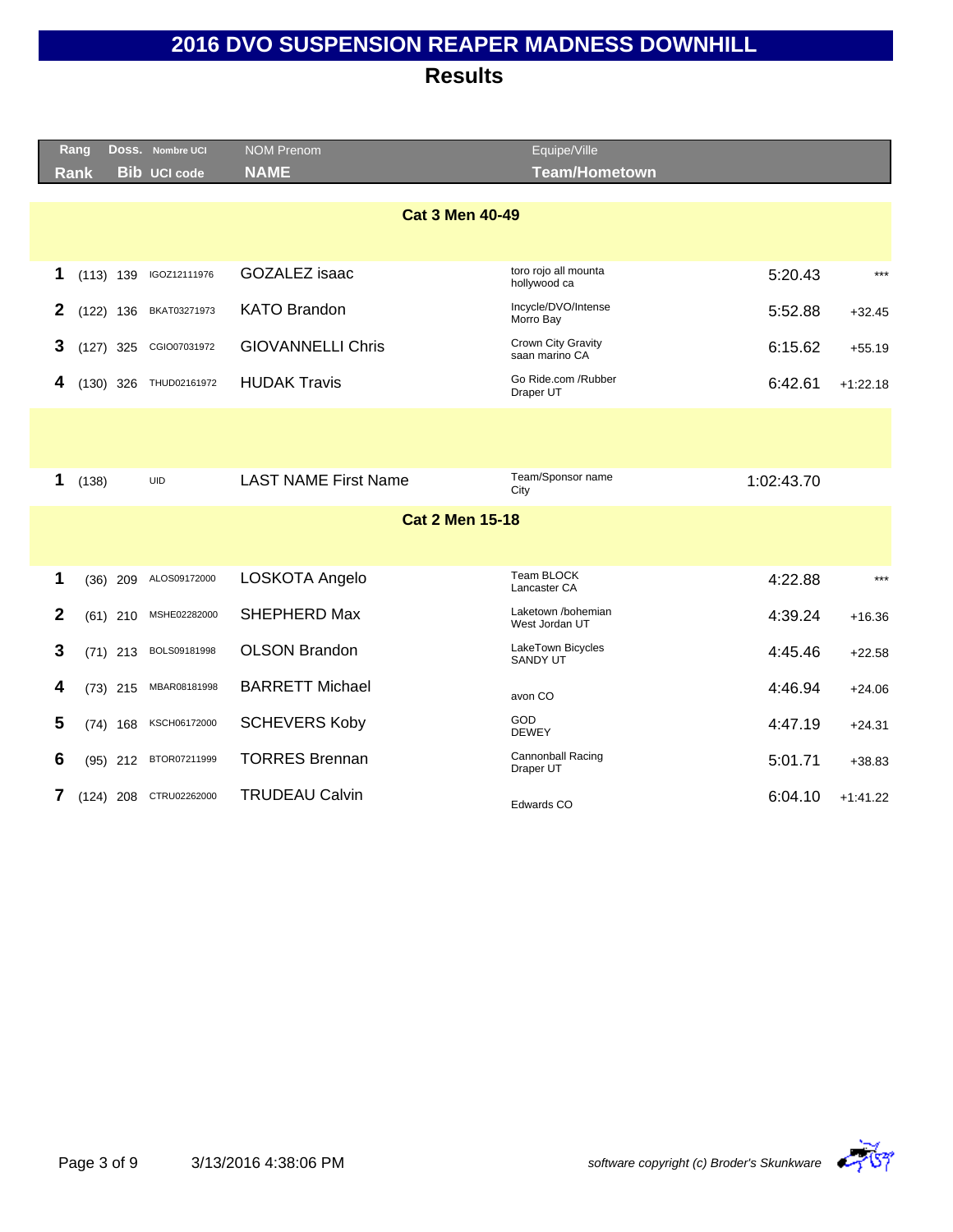|              | Rang        |            | Doss. Nombre UCI    | <b>NOM Prenom</b>           | Equipe/Ville                              |         |            |
|--------------|-------------|------------|---------------------|-----------------------------|-------------------------------------------|---------|------------|
|              | <b>Rank</b> |            | <b>Bib</b> UCI code | <b>NAME</b>                 | <b>Team/Hometown</b>                      |         |            |
|              |             |            |                     |                             |                                           |         |            |
|              |             |            |                     | <b>Cat 2 Men 19-29</b>      |                                           |         |            |
|              |             |            |                     |                             |                                           |         |            |
| 1            |             | $(22)$ 217 | RPAT09101997        | <b>PATEL Ravi</b>           | DVO/50 50 Components<br>Riverside CA      | 4:13.78 | $***$      |
| $\mathbf{2}$ |             | $(46)$ 152 | DGUZ03151996        | <b>GUZMAN Danny</b>         | All Mountain Cyclery<br>boulder city      | 4:26.57 | $+12.79$   |
| 3            |             | $(51)$ 143 | CMCB07151996        | <b>MCBROOM Chance</b>       | Glendale                                  | 4:31.49 | $+17.71$   |
| 4            |             | $(56)$ 227 | GMYE06051987        | <b>MYERS Gabriel</b>        | Dvo/Dickman<br>Santa rosa CA              | 4:36.67 | $+22.89$   |
| 5            |             | $(58)$ 218 | MHAR10011996        | <b>HARE Mackay</b>          | <b>Yeti Coolers</b><br>Salt Lake City UT  | 4:37.67 | $+23.89$   |
| 6            |             | $(63)$ 151 | ALEA08171991        | <b>LEAL ADIN</b>            | <b>BIKEWORX</b><br>RIVERSIDE CA           | 4:39.61 | $+25.83$   |
| 7            |             | $(69)$ 173 | HMCG05171990        | <b>MCGUIRE HUNTER</b>       | heart+soul diety<br>ALBUQUERQUE           | 4:43.92 | $+30.14$   |
| 8            |             | $(70)$ 223 | APAU10021990        | <b>PAULSEN Austen</b>       | Rubber Side Down Rac<br>Murray UT         | 4:43.93 | $+30.15$   |
| 9            |             | $(75)$ 219 | RWES09101995        | <b>WESTERMANN Ryan</b>      | <b>Yeti Coolers</b><br>San Luis Obispo CA | 4:48.10 | $+34.32$   |
| 10           |             | $(90)$ 220 | TLAM10021995        | <b>LAMPSON Thad</b>         | 100%/Ryno Power/Magu<br><b>Truckee CA</b> | 4:55.89 | $+42.11$   |
| 11           |             | $(99)$ 228 | NNEU03101987        | <b>NEUBAUER Nathan</b>      | Las Vegas NV                              | 5:04.66 | $+50.88$   |
| 12           | $(100)$ 226 |            | CTAK08071989        | <b>TAKAHASHI Colin</b>      | Go-Ride Vive juic<br>salt lake city UT    | 5:06.32 | $+52.54$   |
| 13           | $(134)$ 221 |            | SDET03121994        | <b>DETWEILER Sutherland</b> | Guerrilla Gravity<br>Boulder CO           | 7:41.35 | $+3:27.57$ |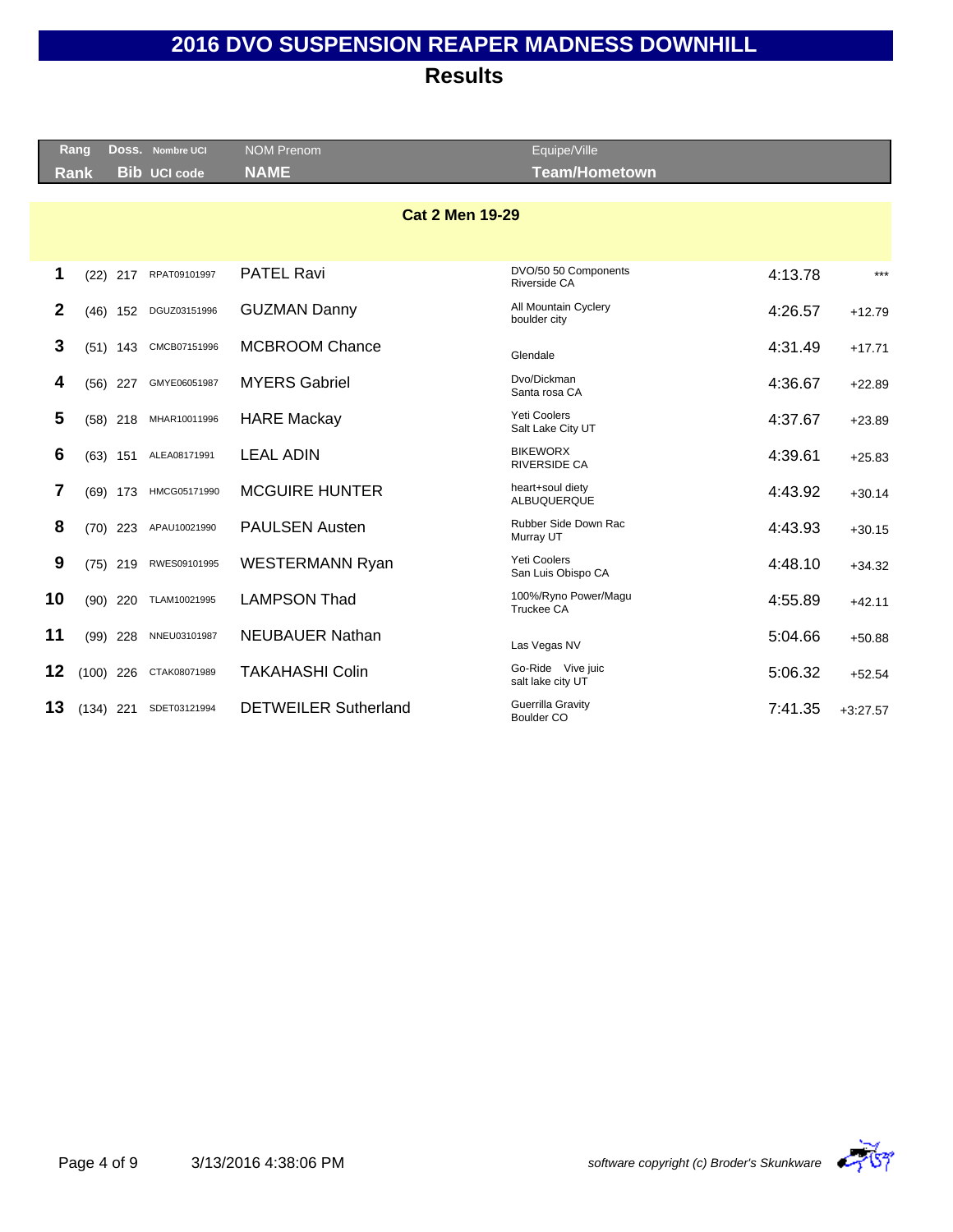|                | Rang        |            | DOSS. Nombre UCI    | <b>NOM Prenom</b>       | Equipe/Ville                              |         |            |
|----------------|-------------|------------|---------------------|-------------------------|-------------------------------------------|---------|------------|
|                | <b>Rank</b> |            | <b>Bib UCI code</b> | <b>NAME</b>             | <b>Team/Hometown</b>                      |         |            |
|                |             |            |                     | <b>Cat 2 Men 30-39</b>  |                                           |         |            |
|                |             |            |                     |                         |                                           |         |            |
| 1              |             | $(20)$ 145 | KBLO05201981        | <b>BLOSS Kenny</b>      | vegas                                     | 4:13.08 | $***$      |
| 2              |             | $(27)$ 238 | ZPLY10171983        | PLY Zach                | All Mountain Cyclery<br>Gilbert AZ        | 4:18.04 | $+4.96$    |
| 3              |             | $(29)$ 169 | JQUI02211978        | QUIOCHO Justus          | Las Vegas NV                              | 4:18.90 | $+5.82$    |
| 4              |             | $(41)$ 236 | HMCC06111984        | <b>MCCONNEL Hunter</b>  | Girdwood AK                               | 4:24.84 | $+11.76$   |
| 5              |             | $(42)$ 235 | DSTR04061984        | <b>STRUNK Dave</b>      | Team Shitbird AZ<br>Phoenix AZ            | 4:25.75 | $+12.67$   |
| 6              |             | $(62)$ 230 | MHAN06081986        | <b>HANNA Mikal</b>      | Go-Ride.com Beau-Gna<br>Salt Lake City UT | 4:39.29 | $+26.21$   |
| 7              |             | $(65)$ 242 | BGUN09041979        | <b>GUNNERSON Beau</b>   | Go-Ride Vive Juicery<br>salt lake city UT | 4:41.89 | $+28.81$   |
| 8              |             | $(72)$ 156 | RSPA08051984        | <b>SPARE Richie</b>     | Las Vegas                                 | 4:45.67 | $+32.59$   |
| 9              |             | $(91)$ 234 | JCON08261985        | <b>CONTRERAS Jeremy</b> | No Mountain<br>las vegas NV               | 4:56.25 | $+43.17$   |
| 10             | $(106)$ 132 |            | IHAN08021978        | HANF lan                | Cosmic Cycles<br>Flagstaff                | 5:11.72 | $+58.64$   |
| 11             | $(109)$ 237 |            | MBRO06061983        | <b>BROWN Matthew</b>    | Shitbird AZ<br>Scottsdale AZ              | 5:13.13 | $+1:00.05$ |
|                |             |            |                     | <b>Cat 2 Men 40-49</b>  |                                           |         |            |
|                |             |            |                     |                         |                                           |         |            |
| 1              |             | $(54)$ 243 | CJEA01191976        | <b>JEAN Chris</b>       | N/A<br>Phoenix AZ                         | 4:34.51 | $***$      |
| $\overline{2}$ |             | $(80)$ 335 | SDUK01171976        | <b>DUKE Steve</b>       | Sandy                                     | 4:49.76 | $+15.25$   |
| 3              |             | $(85)$ 150 | CBEA01031971        | <b>BEACH Colin</b>      | <b>Avalanche Sports</b><br>Phoenix        | 4:52.31 | $+17.80$   |
| 4              |             | (93) 246   | RCLA10181974        | <b>CLARK Ryan</b>       | shit birds (prospect<br>carson city NV    | 4:59.33 | $+24.82$   |

| з  | (85)        | 150        | CBEA01031971 | <b>BEACH Colin</b>     | Avalanche Sports<br>Phoenix            | 4:52.31 | $+17.80$   |
|----|-------------|------------|--------------|------------------------|----------------------------------------|---------|------------|
| 4  |             | $(93)$ 246 | RCLA10181974 | <b>CLARK Ryan</b>      | shit birds (prospect<br>carson city NV | 4:59.33 | $+24.82$   |
| 5. | $(94)$ 248  |            | KLAU05011973 | <b>LAU Keith</b>       | Archie<br>Las Vegas NV                 | 5:01.64 | $+27.13$   |
| 6  | $(110)$ 251 |            | RHOL08021971 | <b>HOLDEN Rob</b>      | Phoenix AZ                             | 5:15.15 | $+40.64$   |
|    | $(111)$ 245 |            | RCOW02041974 | <b>COWLING Ryan</b>    | Kore north bikes in<br>Meridian ID     | 5:17.96 | $+43.45$   |
| 8  | $(112)$ 247 |            | MNAS03041974 | <b>NASELOW Michael</b> | Cascadia Huckers<br>Bellingham WA      | 5:18.25 | $+43.74$   |
| 9  | $(116)$ 253 |            | VPET09261969 | <b>PETERSON Vance</b>  | Vancypants<br>Flagstaff AZ             | 5:29.62 | $+55.11$   |
| 10 | (120)       | 138        | JZVO04041972 | <b>ZVONAR Joe</b>      | Kore North Bicycles<br>Phoenix         | 5:42.83 | $+1:08.32$ |

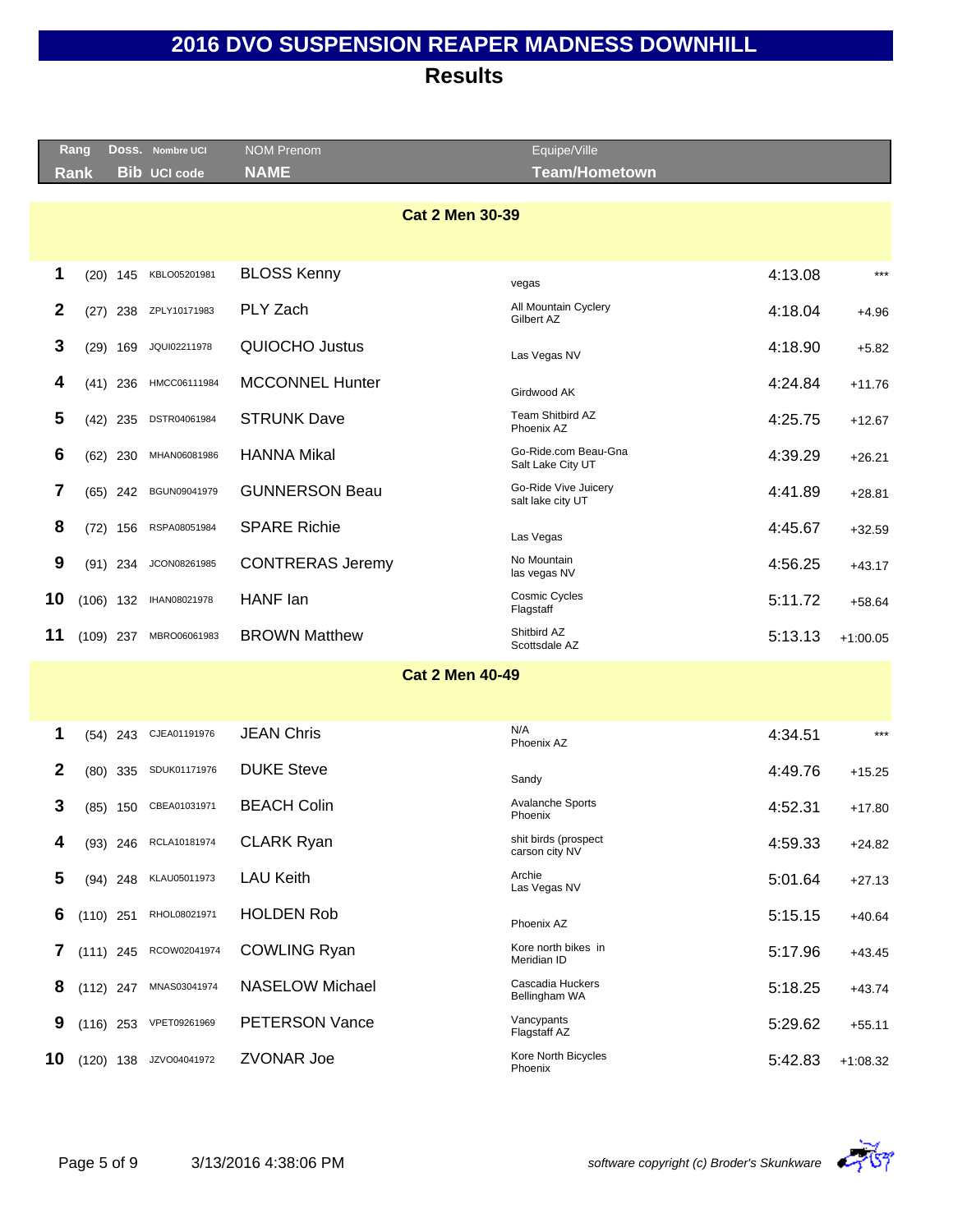|              | Rang |             | DOSS. Nombre UCI      | <b>NOM Prenom</b>        | Equipe/Ville                                   |         |          |
|--------------|------|-------------|-----------------------|--------------------------|------------------------------------------------|---------|----------|
|              | Rank |             | <b>Bib UCI code</b>   | <b>NAME</b>              | Team/Hometown                                  |         |          |
|              |      |             |                       |                          |                                                |         |          |
|              |      |             |                       | Cat 2/3 Men 50+          |                                                |         |          |
|              |      |             |                       |                          |                                                |         |          |
| 1            |      | (79) 262    | MLEA08111964          | <b>LEAVITT Michael</b>   | All Mountain Cyclery<br><b>Boulder City NV</b> | 4:49.37 | $***$    |
| $\mathbf{2}$ |      | $(103)$ 160 | SJON03121966          | <b>JONES Stan</b>        | parkway springs anim<br>Henderson              | 5:08.23 | $+18.86$ |
|              |      |             |                       | <b>Open Men</b>          |                                                |         |          |
|              |      |             |                       |                          |                                                |         |          |
| 1            |      | (11) 10     | QSPA07191968          | <b>SPAULDING Quinton</b> | <b>KHS Factory Racing</b><br>Henderson NV      | 4:03.06 | $***$    |
| $\mathbf{2}$ | (37) | 62          | LCAN09161971          | <b>CANFIELD Lance</b>    | Canfield Brothers Bi<br><b>Boulder City NV</b> | 4:23.44 | $+20.38$ |
| 3            |      | $(48)$ 273  | JFRA11131973          | <b>FRAMPTON Jeff</b>     | All Mountain Cyclery<br>Boulder City NV        | 4:29.04 | $+25.98$ |
| 4            |      | (68) 60     | JHAD12121987          | <b>HADDOCK Josh</b>      | Bicycle Depot of Ari<br>phoenix AZ             | 4:43.62 | $+40.56$ |
|              |      |             |                       | <b>Cat 1 Men 19-29</b>   |                                                |         |          |
|              |      |             |                       |                          |                                                |         |          |
| 1            |      |             | (18) 118 VKIM12281988 | <b>KIMBER Vincent</b>    | DVO TruckerCo Mojo W<br>NorCal CA              | 4:12.70 | $***$    |
| $\mathbf{2}$ |      |             | (19) 117 KMAG10171992 | <b>MAGENHEIM Kris</b>    | DG Cycles/Devinci<br>Temecula CA               | 4:13.02 | $+0.32$  |
| 3            |      |             | (21) 116 PMAR01181993 | MARCYNYSZYN Paul         | DG Cycles / Devinci<br>Temecula CA             | 4:13.32 | $+0.62$  |
| 4            |      |             | (26) 115 BCAH10131996 | <b>CAHAL Brian</b>       | Novatec wheels/Scott<br>Martinez CA            | 4:15.71 | $+3.01$  |
| 5            |      | $(28)$ 121  | AGIL04211987          | <b>GILMOUR Alex</b>      | Las Vegas NV                                   | 4:18.47 | $+5.77$  |
| 6            |      | (33) 149    | KFOL11031987          | FOLEY kory               | kyle&noelle hogan<br>atascadero                | 4:22.33 | $+9.63$  |
| 7            |      |             | (35) 162 PSKI04211988 | <b>SKINDELIEN parker</b> | <b>HEART+SOUL DIETY</b><br>ALBUQUERQUE         | 4:22.64 | $+9.94$  |
| 8            |      | (39) 155    | MWEL03011988          | <b>WELLS Matt</b>        | aCOS Deity Smith Opt<br>Breckenridge CO        | 4:24.35 | $+11.65$ |
| 9            |      |             | (40) 999 SSTE04131996 | <b>STEINWAND Stoker</b>  | none<br>Big Pine CA                            | 4:24.68 | $+11.98$ |
| 10           |      | (50) 119    | SHIC05211988          | <b>HICKMAN Seth</b>      | Goleta CA                                      | 4:30.72 | $+18.02$ |
| 11           |      | (64) 154    | OERI09031992          | <b>ERICKSON oakley</b>   | mom and dad                                    | 4:40.15 | $+27.45$ |
| 12           |      | (77) 120    | TMAR06251987          | <b>MARTIN Tom</b>        | aCOS Deity Canfield<br>Ft. Collins CO          | 4:48.35 | $+35.65$ |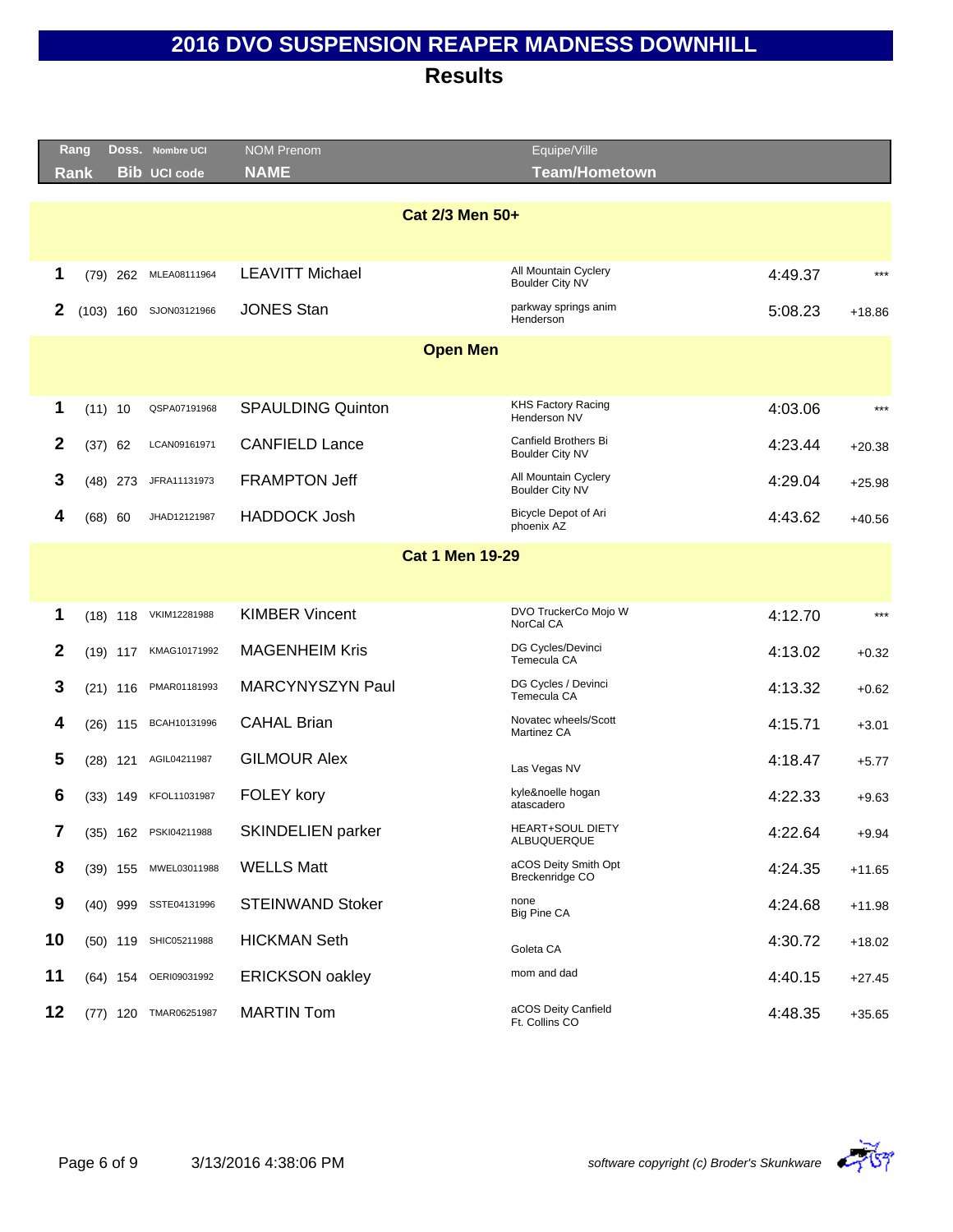|                  | Rang        |             | DOSS. Nombre UCI       | <b>NOM Prenom</b>         | Equipe/Ville                                |         |          |
|------------------|-------------|-------------|------------------------|---------------------------|---------------------------------------------|---------|----------|
|                  | <b>Rank</b> |             | <b>Bib UCI code</b>    | <b>NAME</b>               | <b>Team/Hometown</b>                        |         |          |
|                  |             |             |                        |                           |                                             |         |          |
|                  |             |             |                        | <b>Cat 1 Men 30-39</b>    |                                             |         |          |
|                  |             |             |                        |                           |                                             |         |          |
| 1                |             | $(T30)$ 123 | RFIN02041985           | <b>FINN Richard</b>       | Trucker Co.com/Mom<br>Lake Elsinore CA      | 4:20.79 | $***$    |
| $\boldsymbol{2}$ |             | $(38)$ 172  | CLUG11031986           | <b>LUGO Carlos</b>        | Foes/Menifee Bicycle<br>Hacienda Heights CA | 4:23.60 | $+2.81$  |
| 3                |             | $(55)$ 122  | DLAN08291985           | <b>LANDRUM Darrick</b>    | Knolly bikes / DVO<br>Henderson NV          | 4:36.24 | $+15.45$ |
| 4                |             | $(57)$ 125  | BPAR04081977           | <b>PARKER Brian</b>       | knolly bikes<br>newbury park CA             | 4:37.48 | $+16.69$ |
| 5                |             | $(67)$ 70   | MCLA02121979           | <b>CLARK Michael</b>      | bohemian cycle team<br>springdale ut        | 4:43.09 | $+22.30$ |
|                  |             |             |                        | <b>Cat 1 Men 40-49</b>    |                                             |         |          |
|                  |             |             |                        |                           |                                             |         |          |
| 1                |             | $(43)$ 127  | BBEN10071973           | <b>BENDA Bill</b>         | All Mountain Cyclery                        | 4:25.81 | $***$    |
|                  |             |             |                        |                           | Henderson NV                                |         |          |
| $\mathbf{2}$     |             | $(45)$ 96   | AMCE12241974           | MCELYEA alex              | <b>Team Winded</b><br>Scottsdale            | 4:26.29 | $+0.48$  |
| 3                |             | $(47)$ 130  | RBAR09301970           | <b>BARTON Randy</b>       | Kore North/DVO/Inten<br>Meridian ID         | 4:28.15 | $+2.34$  |
| 4                |             | $(76)$ 128  | QWIN02231973           | <b>WINTER Quinn</b>       | Knolly/DVO/Deity/Azo<br>Las Vegas NV        | 4:48.32 | $+22.51$ |
| 5                |             | $(88)$ 175  | VAIV06071968           | <b>AIVAZIAN Vahe</b>      | west los angeles                            | 4:53.26 | $+27.45$ |
| 6                |             | (96) 69     | JSIM10231969           | SIMPSON Jason             | INCYCLE/DVO/INTENSE<br>LA VERNE CA          | 5:02.32 | $+36.51$ |
|                  |             |             |                        | <b>Cat 1 Men 50+</b>      |                                             |         |          |
|                  |             |             |                        |                           |                                             |         |          |
| 1                |             | $(66)$ 135  | SBOS07311961           | <b>BOSMAN Simon</b>       | Zoic/Bike Bean<br>Sedona                    | 4:42.71 | $***$    |
| 2                |             | $(82)$ 330  | BSCH02091966           | <b>SCHEVERS Brooks</b>    | GOD<br><b>DEWEY</b>                         | 4:50.24 | $+7.53$  |
|                  |             |             |                        | <b>Cat 1 Women 15-18</b>  |                                             |         |          |
|                  |             |             |                        |                           |                                             |         |          |
| 1                |             | $(133)$ 98  | EGAC06071998           | <b>GACAD Emily</b>        | Incycle/DVO/Intense<br>Morro Bay            | 7:38.12 |          |
|                  |             |             |                        | <b>Cat 1 Women 30-39</b>  |                                             |         |          |
|                  |             |             |                        |                           |                                             |         |          |
|                  |             |             |                        |                           |                                             |         |          |
| 1                |             |             | (128) 102 CHEN03181983 | <b>HENDERSON Courtney</b> | N/A<br>Truckee CA                           | 6:16.84 |          |

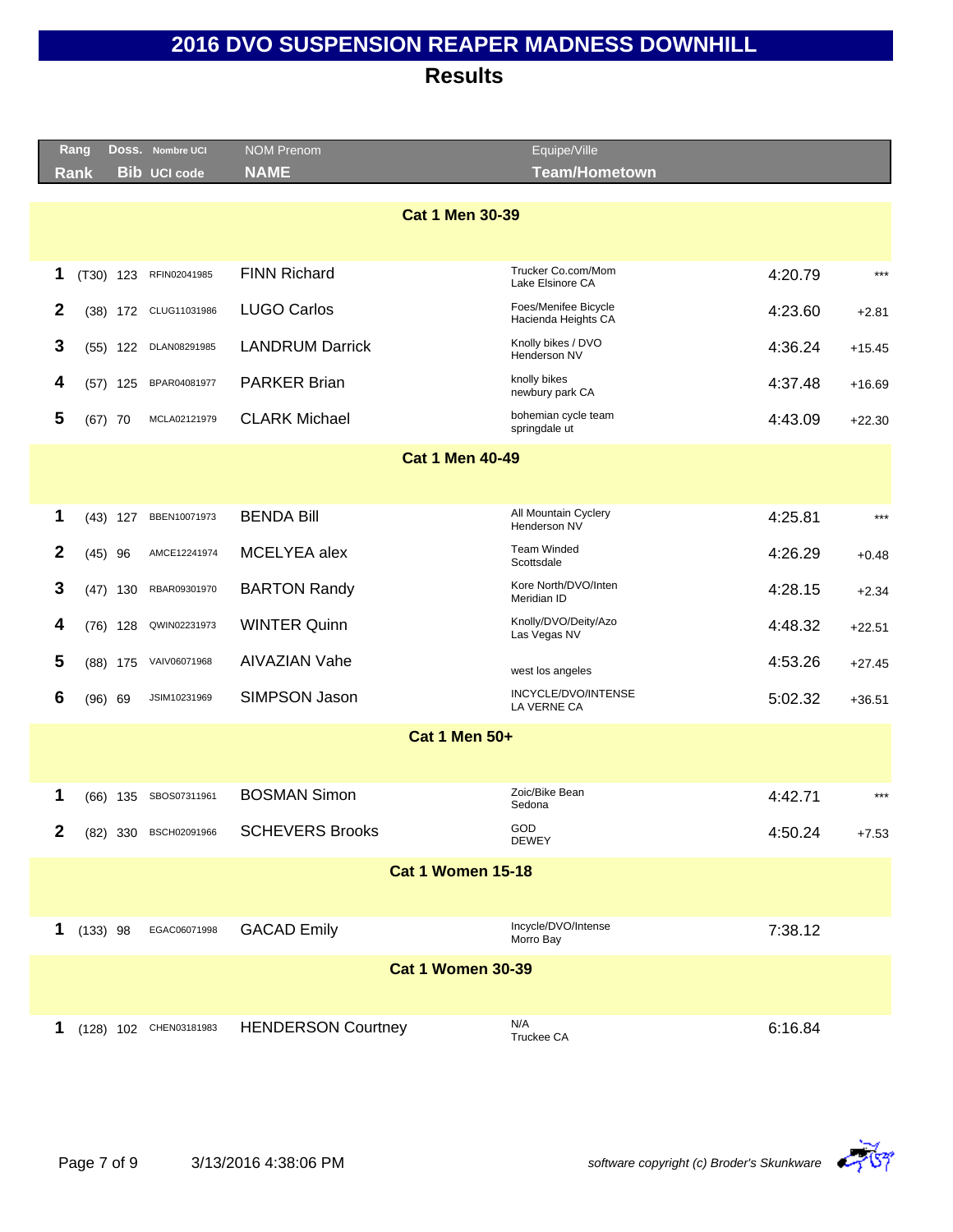|                | Rang       |            | Doss. Nombre UCI      | <b>NOM Prenom</b>         | Equipe/Ville                              |         |            |
|----------------|------------|------------|-----------------------|---------------------------|-------------------------------------------|---------|------------|
|                | Rank       |            | <b>Bib UCI code</b>   | <b>NAME</b>               | <b>Team/Hometown</b>                      |         |            |
|                |            |            |                       |                           |                                           |         |            |
|                |            |            |                       | <b>Cat 1 Men 15-16</b>    |                                           |         |            |
|                |            |            |                       |                           |                                           |         |            |
| 1              |            | $(12)$ 103 | JFOR08312001          | FORESTA Joseph            | Factory GT-ENVE-SPY-<br>south jordan UT   | 4:03.25 | $***$      |
| $\overline{2}$ |            |            | (16) 104 CSUE06222001 | <b>SUETOS Cole</b>        | Intense/100%/TLD<br>Temecula CA           | 4:08.39 | $+5.14$    |
|                |            |            |                       | <b>Cat 1 Men 17-18</b>    |                                           |         |            |
|                |            |            |                       |                           |                                           |         |            |
|                |            |            |                       |                           |                                           |         |            |
| 1              |            |            | (6) 107 SWAL11301999  | <b>WALTON Steven</b>      | Intense Palmer Proje<br>Corona CA         | 3:50.69 | $***$      |
| $\mathbf{2}$   |            | $(15)$ 106 | DSED01041999          | <b>SEDIVY Damon</b>       | Knolly bikes/deity<br>Kalispell MT        | 4:08.22 | $+17.53$   |
| 3              |            | $(17)$ 110 | TBOL06021999          | <b>BOLDI Trevor</b>       | <b>YT-Industries</b><br>Reno NV           | 4:12.28 | $+21.59$   |
| 4              |            |            | (24) 112 CCHI02121998 | <b>CHIPMAN Cole</b>       | Lake town bicycles S<br>Orem UT           | 4:15.11 | $+24.42$   |
| 5              |            | (T30) 109  | DBAR07221999          | <b>BARRON Drake</b>       | Foes Racing/DVO<br>La Crescenta CA        | 4:20.79 | $+30.10$   |
| 6              |            | $(49)$ 108 | EMAT01161999          | <b>MATTHIESSEN Eddie</b>  | Mammoth Lakes CA                          | 4:30.51 | $+39.82$   |
| $\overline{7}$ |            | $(83)$ 93  | SBEL05201998          | <b>BELL Sean</b>          | Santa Cruz Bicycles<br>Lake Forest        | 4:52.06 | $+1:01.37$ |
|                |            |            |                       | <b>Pro Women</b>          |                                           |         |            |
|                |            |            |                       |                           |                                           |         |            |
|                |            |            |                       |                           | Team Harmony/Downhil                      |         |            |
| 1              |            | $(53)$ 19  | JHAR03071978          | <b>HARMONY Jacqueline</b> | Tucson AZ                                 | 4:32.80 | $***$      |
| 2              |            | $(60)$ 20  | SKIN10061999          | KINGSHILL Samantha        | College Cyclery/Kali<br>Sacramento CA     | 4:38.78 | $+5.98$    |
| 3              | $(101)$ 23 |            | ACOR07071987          | <b>CORDELL Amanda</b>     | Scott USA Laketown B<br>Salt Lake City UT | 5:06.57 | $+33.77$   |
| 4              | $(108)$ 24 |            | AWEN02271981          | <b>WENTZ Amanda</b>       | Gamut/Fox Clothing<br>Reno NV             | 5:12.58 | $+39.78$   |
| 5              | $(123)$ 22 |            | CSEL11211988          | SELIG Cj                  | TruckerCo Posse/Big<br>Big Bear Lake CA   | 5:53.85 | $+1:21.05$ |